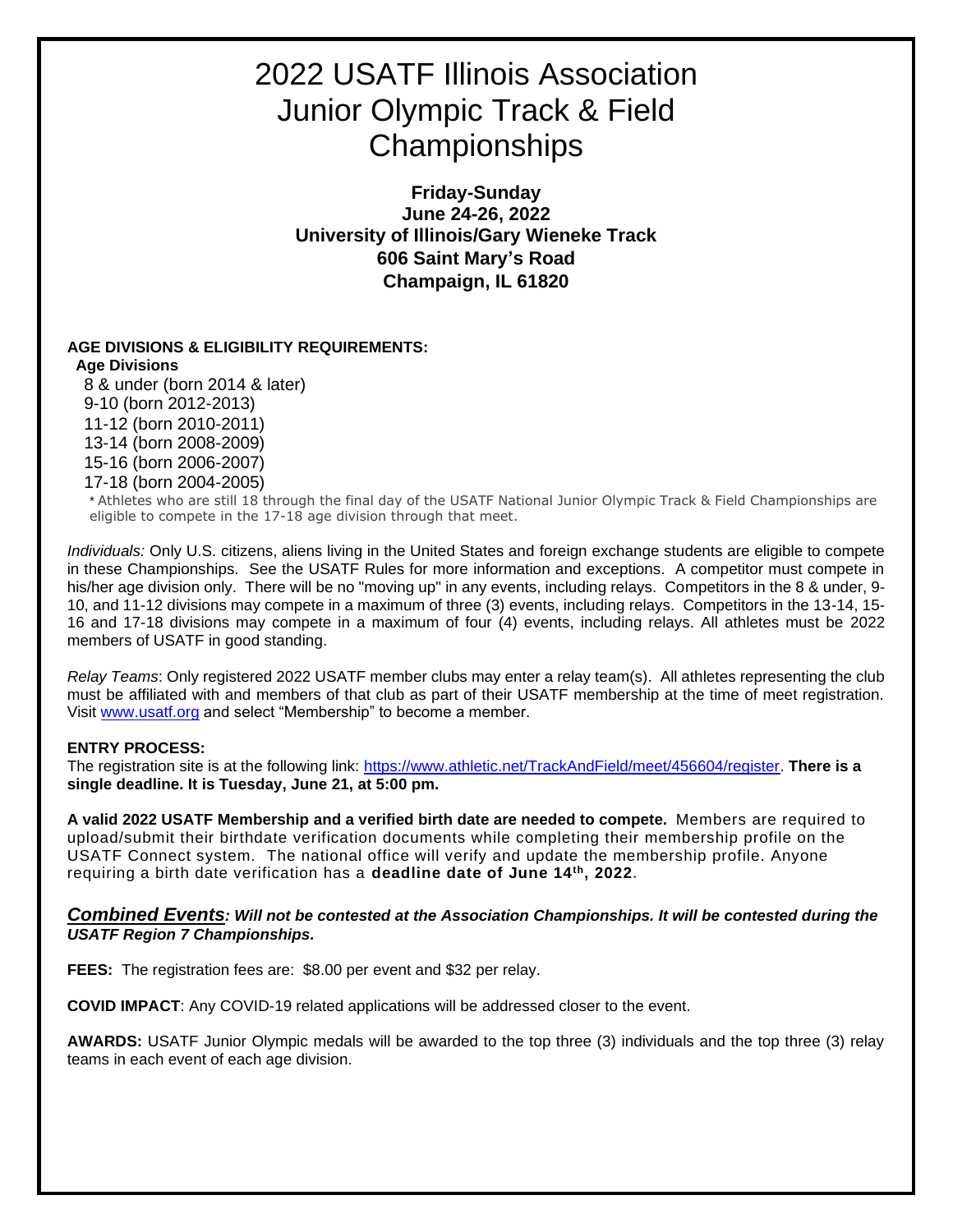**ADVANCEMENTS:** The top **eight** individuals and relay teams in each event of each age division will advance to the USATF Region **7** Championships to be held in Indiana. All information regarding the Region 7 Championships is located here: https://indiana.usatf.org/.

The National Junior Olympic Championships will be held July 25-31, 2022, at Sacramento State University, in Sacramento, California. The top five athletes and relay teams from the Region **7** Championships will qualify for the National Championships. Information on the National Championships is located here: https://www.usatf.org/events/2022/2022-usatf-national-junior-olympic-track-field-cha

**IMPLEMENT WEIGH-IN:** Implement weigh in wil be at the track one hour before each event. If the athlete is unable to get their implement weight during this time, a coach or parents can have the implement weighed.

**EVENT CHECK-IN:** There are separate check-in areas for running and field events. Field events athletes check in at the field event. Running events athletes must check in at the Hipping and Clerking tent once the announcement is made. All athletes are required to remain in the designated warm-up area after checking in.

If an athlete is in a field event when a running event is called, the athlete MUST notify the Field Event Judge that they need to check in for the running event. The Event Judge will notify the Head Field Judge and they will notify the Clerking Tent that the athlete is competing at a Field Event. At the final call, a Meet Official will escort the athlete to the clerking tent.

#### *Effective Immediately: Athletes 10 & under will be returned to the hipping and clerking area after competition. They must be picked up by a coach or parent.*

**PACKET PICK UP:** Packet pick-up will **start Friday, June 24, at 12:00 pm** at the track and each morning of competition starting at 7:00 a.m. All competitors must wear their assigned bib numbers during competition on the front on their jersey. If an athlete loses the bib number, a replacement can be purchased for a fee of \$**8.00**. The replacement wrist band (athlete) fee is \$8.00. If a coaches band is lost, it will not be replaced and the coach will have to pay the regular entry fee at the gate.

#### \***Note:** *No entry changes/no substitutions/no adds/no new entries will be accepted at the meet site***.**

**EVENT RESULTS:** During competition, event results will be posted on the premises and Real-Time Results will be available at www.adkinstiming.com. At the completion of the meet, event results will be posted at **[www.usatfillinois.org.](http://www.usatfillinois.org/)** Go to Association Championships/All Results.

**PROTESTS:** There will be a \$**100.00 (cash on**ly**)** fee for all protests. Checks will not be accepted. Written protests must be submitted to the Protest Referee within 30 minutes of a result that is announced or posted. The protest fee will be refunded if the protest is upheld. Judgment calls cannot be protested. Only rule violations can be protested and you must cite the rule that is in violation. All protests must be presented by the **head coach** if the athlete is on a team.

**RULES – CONDUCT & FACILITY:** The following are not permitted in the facility.

- Smoking
- Glass or metal containers
- Weapons, fireworks, explosives or munitions
- Laser pointers
- Gum on the track or the infield
- Pets
- Skates, skateboards or roller blades

Plastic bottles and coolers are permitted but are subject to inspection by security personnel at the gate entrance

**GATE ADMISSION FEES** The daily entrance fee is \$10.00. Children four (4) and under are free. Only those coaches who are listed in the coaches' registry will be allowed to enter at no cost. Pending coaches' applications **WILL NOT** be accepted (please bring proof of "**completed**" applications if you are not listed on the registry).

Save Time; Skip the Line and order online! Spectators and fans may order admission tickets online in advance of the competition. Tickets will be sold via PayPal. The purchaser will be responsible for all transaction/convenience fees. Advance ticket purchase wristbands must be retrieved from packet pickup. More details to follow.

#### **INCLEMENT WEATHER**

In the case of inclement weather and we are forced to postpone an event, it is the responsibility of the competitor to check for the adjusted time schedule. Instructions will be provided and announced.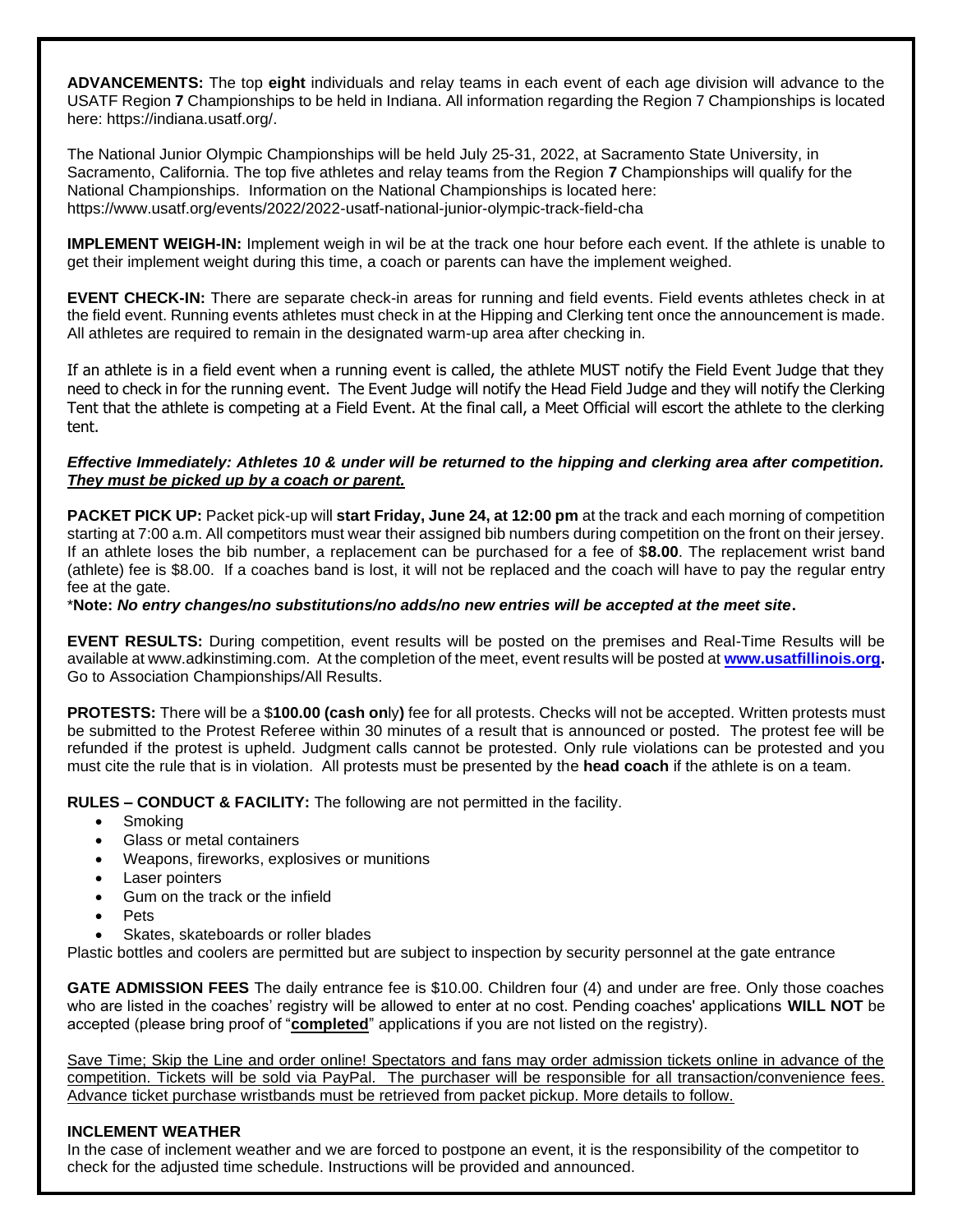### **Office Hours**

During the week of June 20<sup>th</sup> (Monday through Thursday) someone will be in the office from 10:00 am until 3:00 pm.

**Host Hotel: TBD.**